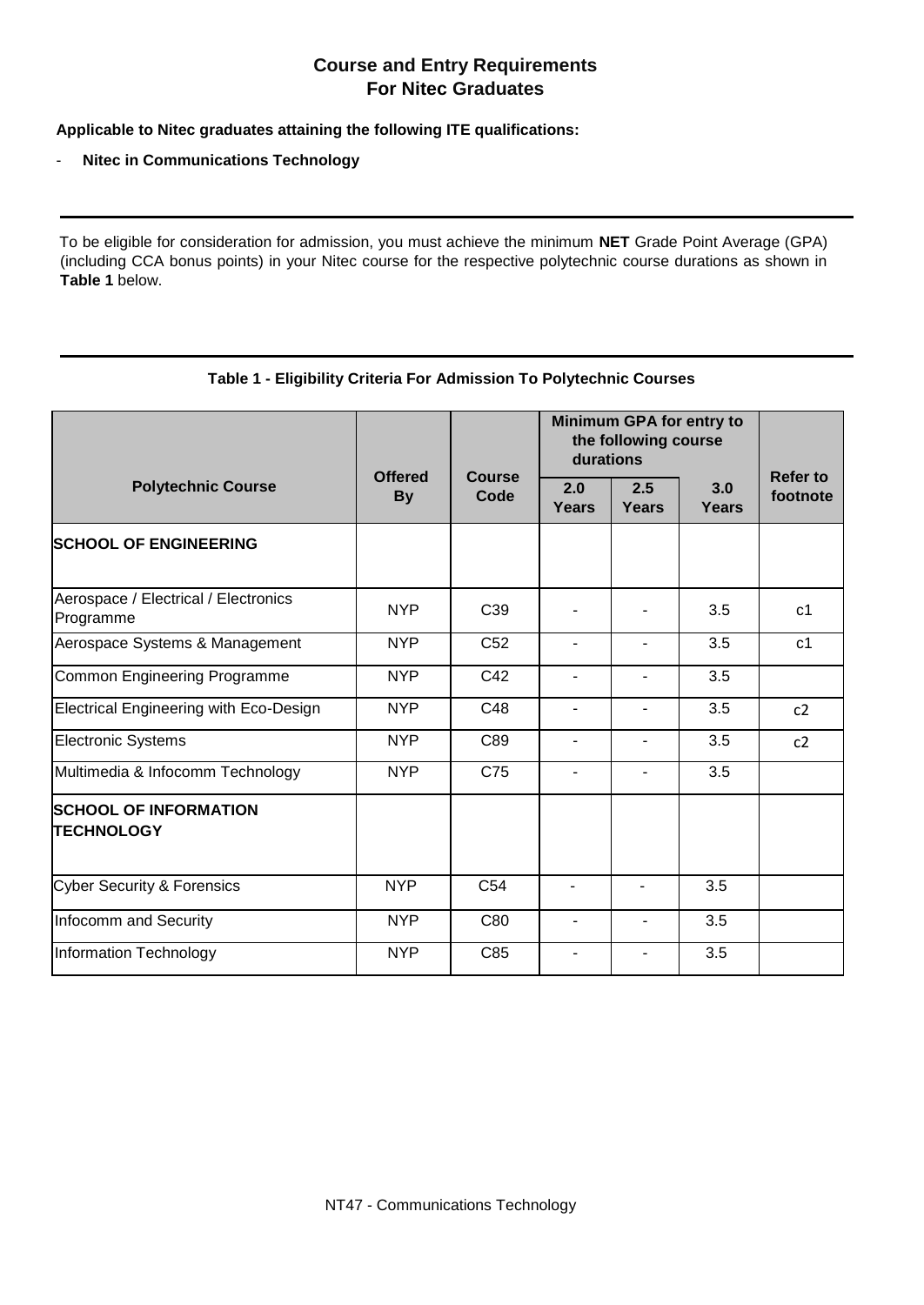## **Footnotes:**

c1

Applicants applying these courses must ensure that they do not suffer from either colour vision deficiency or hearing deficiency.

c2

Applicants applying for these courses must ensure that they do not suffer from colour vision deficiency.

c3

Note for 2.5 years Nursing course: Course will commence in April if there are sufficient number of candidates. c4 Note for 2.5 years Nursing course: Exemption from Semester 1 of year 1 for those with GPA of > 3.5.

c5

Applicants with colour vision deficiency will be required to attend an interview to determine their suitability for admission to the course.

c6

.

All Higher Nitec graduates applying for Direct Entry to Year 2 must have passed ITE Bridging Mathematics programme (BM1) or obtained at least a C6 grade in GCE 'O' level Mathematics.